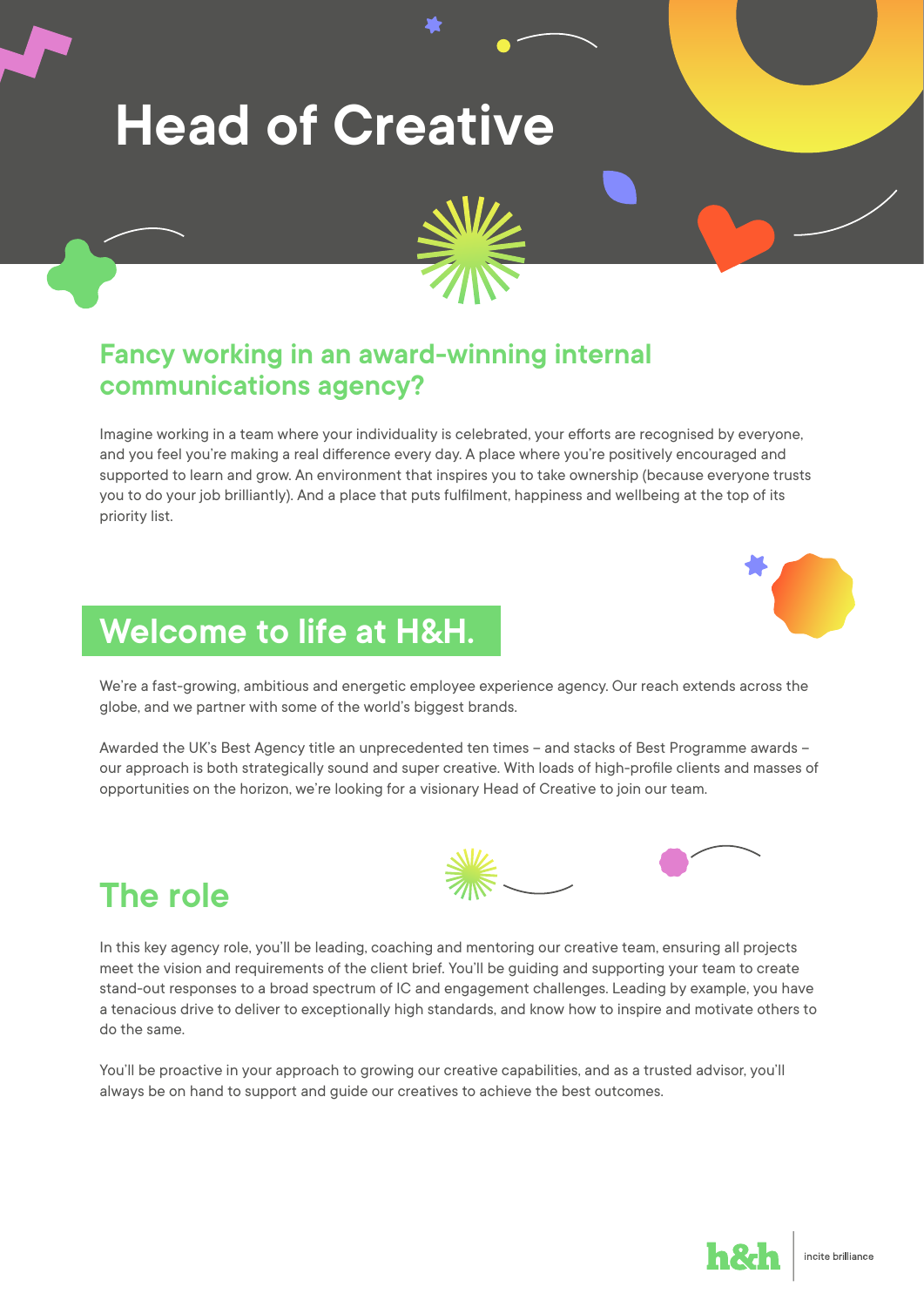### **Does the following sound like you?**



I have an impressive track record of leading, motivating and inspiring multi-disciplined creative teams in the creation and delivery of a broad range of communication and engagement materials

I can demonstrate how I've contributed to the strategic growth of a creative agency

I create a stimulating and exciting creative environment that buzzes with new ideas

I have extensive experience in designing and creating materials for successful multi-channel communication programmes

I can indisputably demonstrate my abilities to develop brilliant, imaginative and creative responses to challenging briefs

I am naturally creative and generate ideas quickly and easily

I have exceptional presentation skills and I am superbly confident in delivering concepts and ideas to clients in a compelling way

I pro-actively challenge the status quo and develop exciting new creative approaches to ensure fresh thinking

I work to extremely high standards and take responsibility for ensuring my team do too

- I work well under pressure and can confidently manage many different challenges simultaneously
- I provide clear, constructive and structured feedback to enable others to positively grow and develop. And act as a role model to demonstrate best practice

I look out for new trends and technologies that could enhance the creative process and outcomes

I have confidence and tact when dealing with people across all levels of an organisation, including senior leadership teams

I am commercially mindful, and nurture a creative environment in which people are conscious about productivity and efficiency

I'm tenacious and resourceful - no matter what is thrown my way I always find a way to make amazing creativity happen



And if the following also sounds like you, then you'll positively thrive here in our fast-paced (and super exciting) agency:

- I can interpret and get to the heart of a creative brief, even when it's ambiguous
- I can build relationships quickly and easily, instilling genuine confidence and trust, and can read situations and individuals astutely
- I inspire, excite and energise others to let their imaginations run free
- I'm naturally agile and attuned to working at pace (think Usain Bolt!)
- I'm versatile, flexing easily from conceptual thinking to executional delivery
- I'm curious, always looking for better ways of doing things
- I take responsibility for my own happiness and never wait for others to motivate me